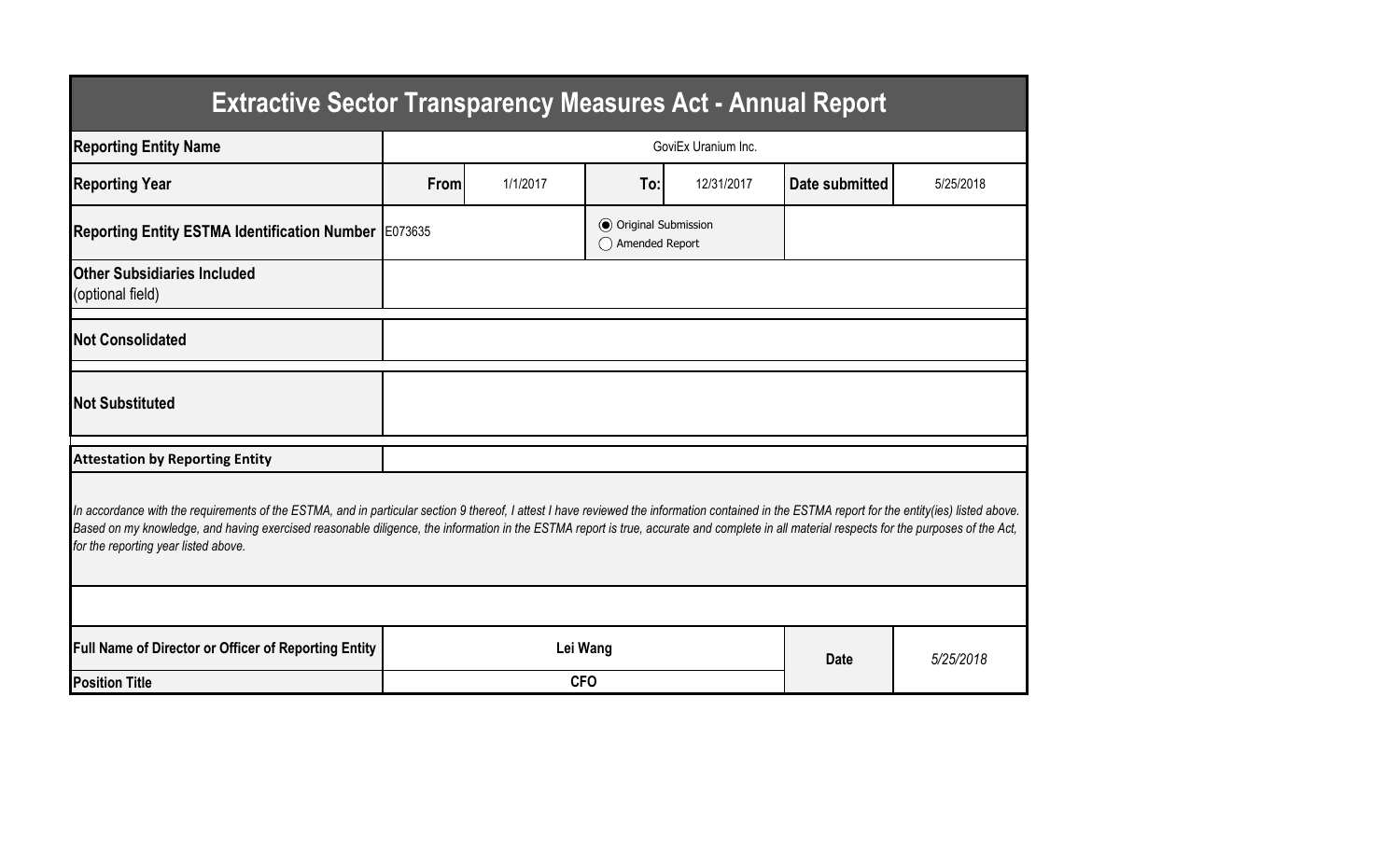| Extractive Sector Transparency Measures Act - Annual Report   |                         |                                                                                 |                     |            |         |                                |                |                  |                                               |                               |                                  |
|---------------------------------------------------------------|-------------------------|---------------------------------------------------------------------------------|---------------------|------------|---------|--------------------------------|----------------|------------------|-----------------------------------------------|-------------------------------|----------------------------------|
| <b>Reporting Year</b>                                         | From:                   | 1/1/2017                                                                        | To:                 | 12/31/2017 |         |                                |                |                  |                                               |                               |                                  |
| <b>Reporting Entity Name</b>                                  |                         |                                                                                 | GoviEx Uranium Inc. |            |         | <b>Currency of the Report</b>  | <b>USD</b>     |                  |                                               |                               |                                  |
| <b>Reporting Entity ESTMA</b><br><b>Identification Number</b> | E073635                 |                                                                                 |                     |            |         |                                |                |                  |                                               |                               |                                  |
| <b>Subsidiary Reporting Entities (if</b><br>necessary)        |                         |                                                                                 |                     |            |         |                                |                |                  |                                               |                               |                                  |
| <b>Payments by Payee</b>                                      |                         |                                                                                 |                     |            |         |                                |                |                  |                                               |                               |                                  |
| Country                                                       | Payee Name <sup>1</sup> | Departments, Agency, etc<br>within Payee that Received<br>Payments <sup>2</sup> | Taxes               | Royalties  | Fees    | <b>Production Entitlements</b> | <b>Bonuses</b> | <b>Dividends</b> | Infrastructure<br><b>Improvement Payments</b> | Total Amount paid to<br>Payee | Notes <sup>34</sup>              |
| Zambia                                                        | Govt-Ministry of Mines  |                                                                                 |                     |            | 125,291 |                                |                |                  |                                               |                               | 125,291 ZMW1,208,278 @ FX 9.6437 |
|                                                               |                         |                                                                                 |                     |            |         |                                |                |                  |                                               |                               |                                  |
|                                                               |                         |                                                                                 |                     |            |         |                                |                |                  |                                               |                               |                                  |
|                                                               |                         |                                                                                 |                     |            |         |                                |                |                  |                                               |                               |                                  |
|                                                               |                         |                                                                                 |                     |            |         |                                |                |                  |                                               |                               |                                  |
|                                                               |                         |                                                                                 |                     |            |         |                                |                |                  |                                               |                               |                                  |
|                                                               |                         |                                                                                 |                     |            |         |                                |                |                  |                                               |                               |                                  |
|                                                               |                         |                                                                                 |                     |            |         |                                |                |                  |                                               |                               |                                  |
|                                                               |                         |                                                                                 |                     |            |         |                                |                |                  |                                               |                               |                                  |
|                                                               |                         |                                                                                 |                     |            |         |                                |                |                  |                                               |                               |                                  |
|                                                               |                         |                                                                                 |                     |            |         |                                |                |                  |                                               |                               |                                  |
|                                                               |                         |                                                                                 |                     |            |         |                                |                |                  |                                               |                               |                                  |
|                                                               |                         |                                                                                 |                     |            |         |                                |                |                  |                                               |                               |                                  |
|                                                               |                         |                                                                                 |                     |            |         |                                |                |                  |                                               |                               |                                  |
|                                                               |                         |                                                                                 |                     |            |         |                                |                |                  |                                               |                               |                                  |
|                                                               |                         |                                                                                 |                     |            |         |                                |                |                  |                                               |                               |                                  |
|                                                               |                         |                                                                                 |                     |            |         |                                |                |                  |                                               |                               |                                  |
|                                                               |                         |                                                                                 |                     |            |         |                                |                |                  |                                               |                               |                                  |
|                                                               |                         |                                                                                 |                     |            |         |                                |                |                  |                                               |                               |                                  |
|                                                               |                         |                                                                                 |                     |            |         |                                |                |                  |                                               |                               |                                  |
|                                                               |                         |                                                                                 |                     |            |         |                                |                |                  |                                               |                               |                                  |
|                                                               |                         |                                                                                 |                     |            |         |                                |                |                  |                                               |                               |                                  |
|                                                               |                         |                                                                                 |                     |            |         |                                |                |                  |                                               |                               |                                  |
| <b>Additional Notes:</b>                                      |                         |                                                                                 |                     |            |         |                                |                |                  |                                               |                               |                                  |